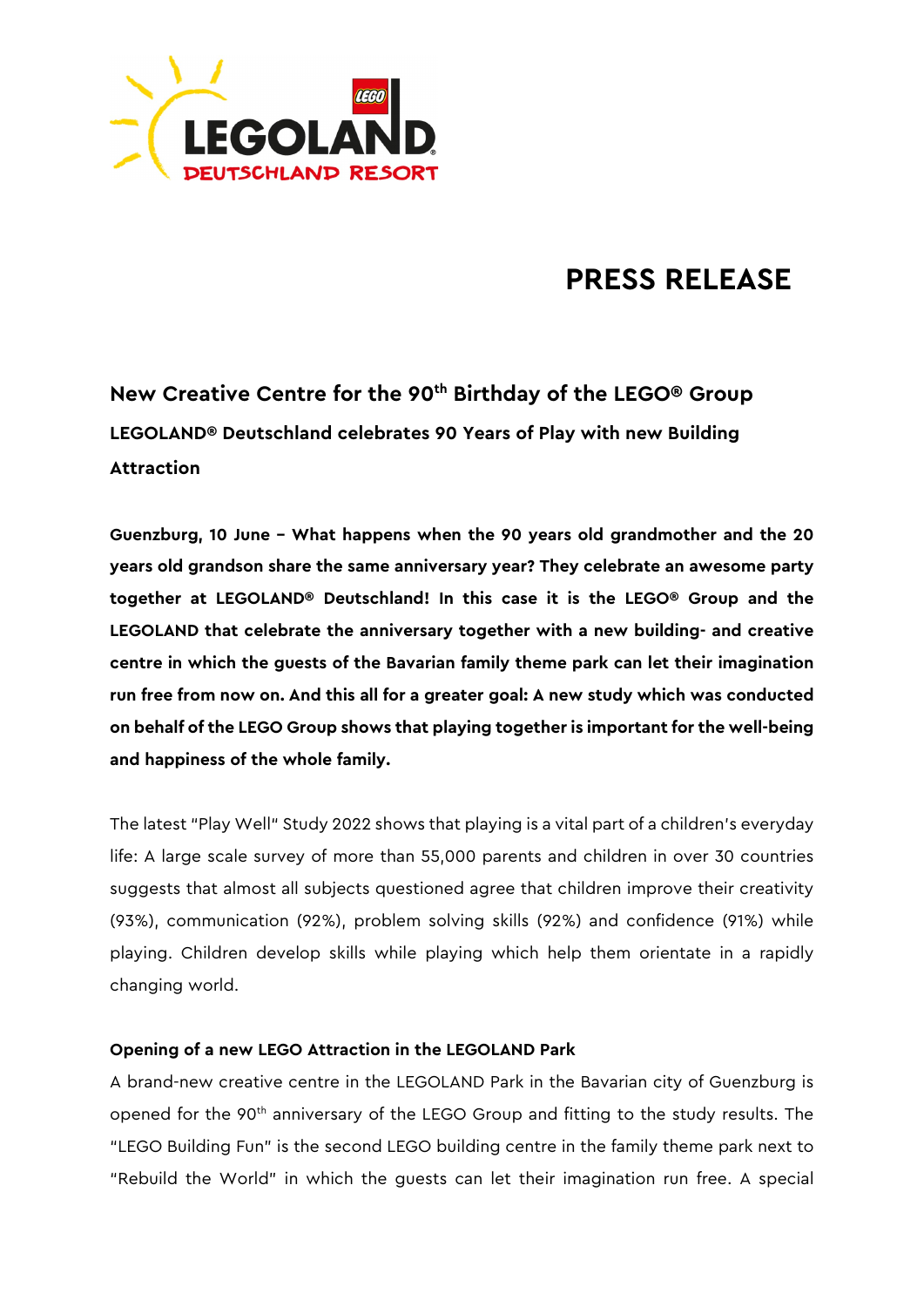activity takes place in the new "Building Fun" until 13 August: "Play Your Way". A Master Player - a especially experienced LEGO master in a colourful costume invites the guests to discover their own player personality in different building challenges. The guest can be identified as *Designer, Maker, Explorer, Storyteller* or *Dreamer* depending on the personal play-preferences.

## **Individual Building Challenges matching the Personality**

The LEGOLAND visitors are given creative challenges depending on their determined play-type: For example, the solution-oriented designer builds a secret treehouse, the adventurous explorer creates a magical lion and the dreamer will be led to fantastic building ideas from rainbows to treasure chests to spaceships. The guests receive LEGO Pop-Badges as reward. LEGOLAND General Manager Manuela Stone is looking forward to the new creative centre: "We, the LEGOLAND Team, think it's great that we are able to celebrate the 90<sup>th</sup> anniversary of the LEGO Group here in our park - with a new attraction for our guests! We are practically the largest LEGO playroom in Germany for 20 years. That is why I cannot imagine a better way to celebrate our anniversaries together, as with a new, personality depending building fun for young and old."

The new LEGO building fun in the park area IMAGINATION is added permanently to the offer of the family theme park in the Bavarian city of Guenzburg and invites to a thrilling family excursion not only with exciting rollercoaster rides and comfortable attractions for younger guests but also with entertaining shows. The "Play Your Way" activity can be experienced until 13 August and is included in the entrance price.

Pictures available for download at: [www.LEGOLAND.bubm.de](http://www.legoland.bubm.de/)